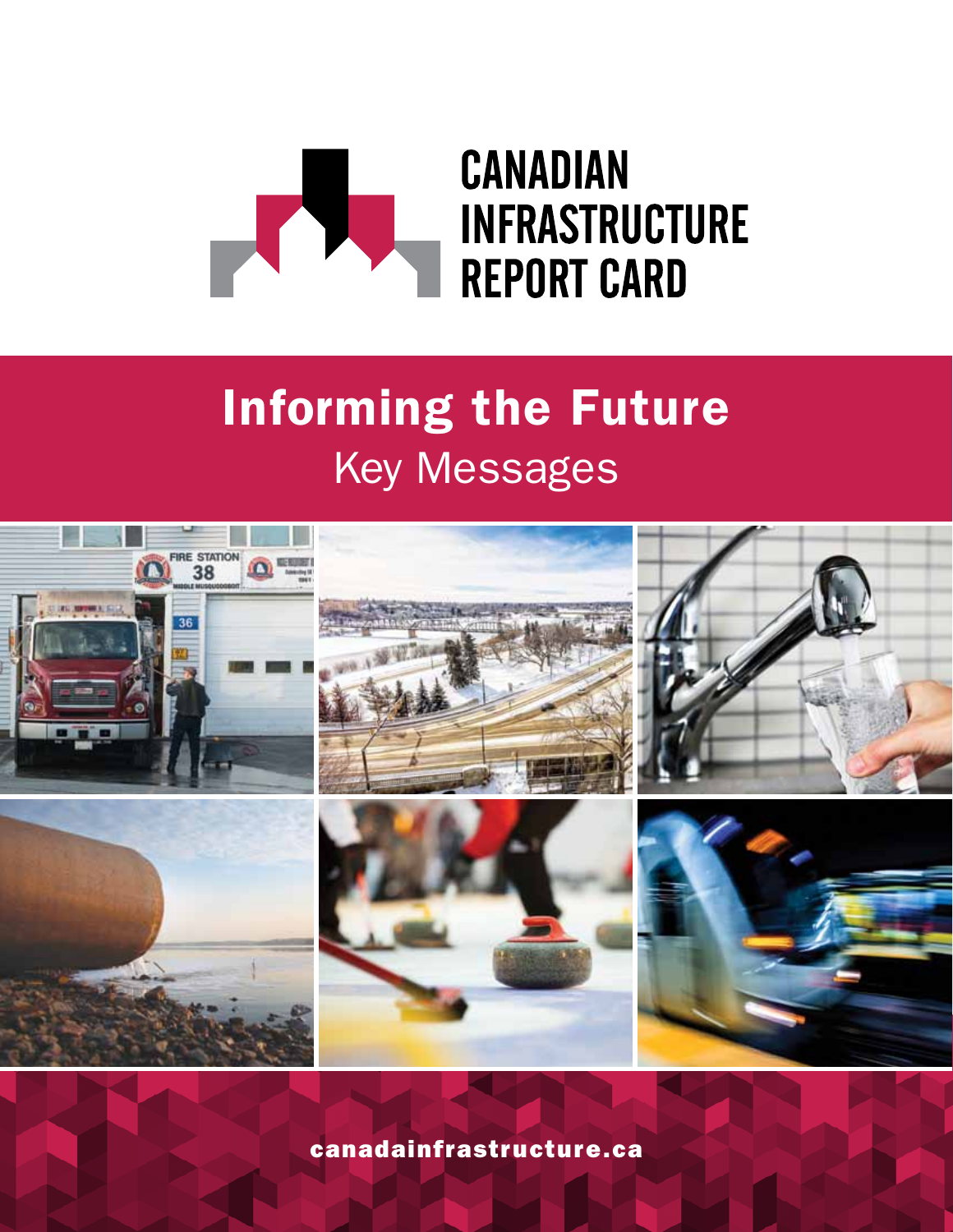

**Municipalities own the core infrastructure assets that are critical to the quality of life of Canadians and the competitiveness of our country.**  Almost 60% of Canada's core public infrastructure is owned and maintained by municipal governments. According to survey results, the total value of core municipal infrastructure assets is estimated at \$1.1 trillion dollars, or about \$80,000 per household.8 Municipal infrastructure gets people and goods moving, provides safe drinking water, handles our waste, creates spaces for sport and recreation, and helps protect our homes against flooding and other natural disasters. The delivery of these essential public services is reliant on a strong foundation of municipal infrastructure. This foundation enables our communities and local businesses to grow, and ensures Canadians can lead safe and healthy lives.

**One-third of our municipal infrastructure is in fair, poor or very poor condition, increasing the risk of service disruption.** The survey asked municipalities to qualitatively assess their infrastructure according to a five-point rating scale ranging from Very Good to Very Poor (see Glossary of Terms for more detail). Nearly 35% of assets are in need of attention. Assets in fair, poor and very poor conditions represent a call for action. Survey results demonstrate that roads, municipal buildings, sport and recreation facilities and public transit are the asset classes most in need of attention. Figure 3 provides a summary of the physical condition ratings for the sectors included in this report.



#### Figure 3: Summary of Average Physical Condition Rating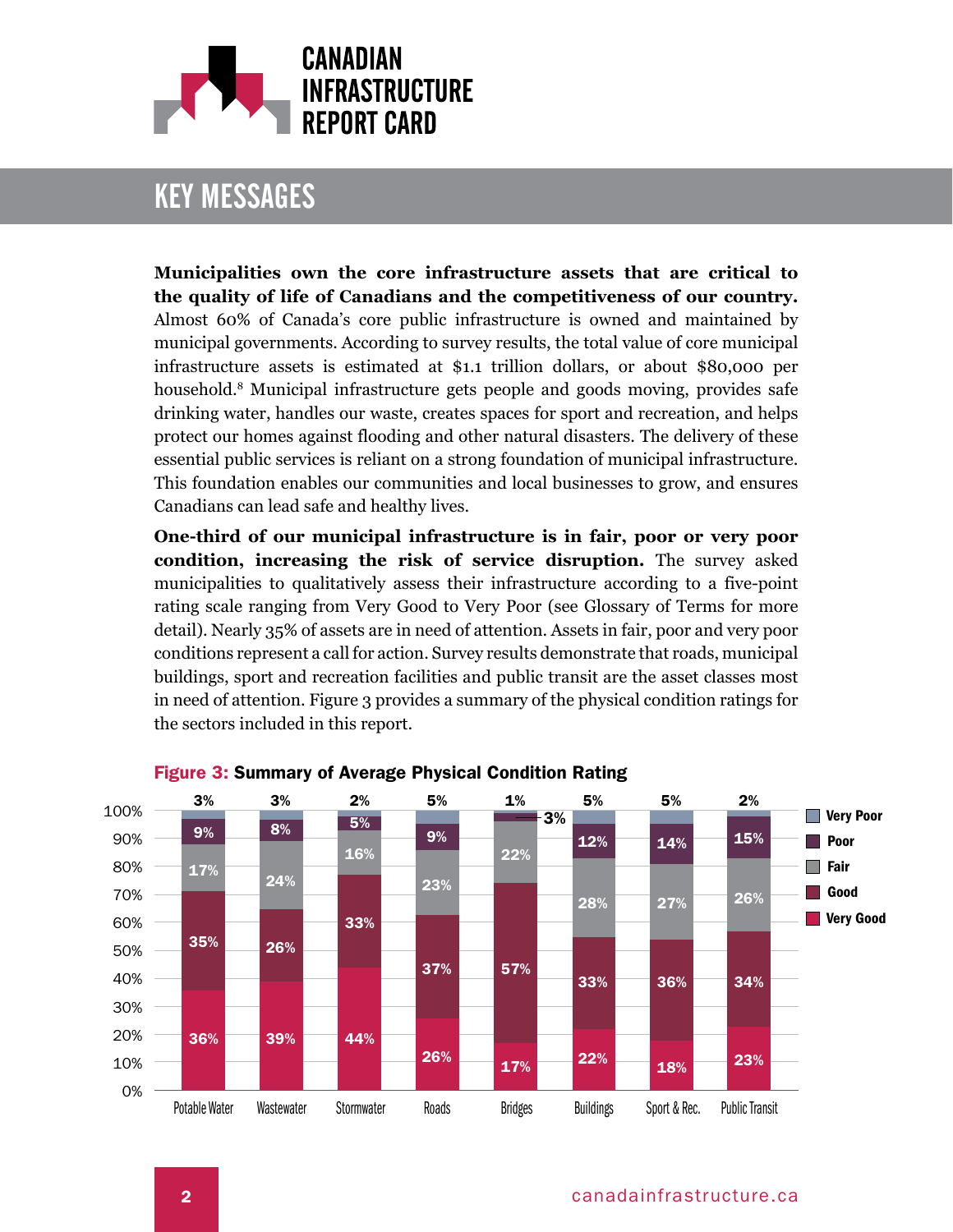

**Increasing reinvestment rates will stop the deterioration of municipal infrastructure.** The 2016 CIRC found that rates of reinvestment are lower than targets recommended by asset management practitioners. The rate can vary based on factors such as the age of the infrastructure, the level of service and risk tolerance. The values provided are based on the experience of municipal asset management practitioners and are intended to be informative in nature. Roads and sidewalks, storm water, and sport and recreation infrastructure presented the largest gaps in terms of current and target rates of reinvestment, with water systems-related facilities not far behind. Figures 4 and 5 demonstrate the gap between current and target reinvestment levels. Continuing down this path will result in a gradual decline of physical condition levels that will impact municipal services.9 When contrasted with target reinvestment rates<sup>10</sup> it becomes clear that current levels of reinvestment in municipal infrastructure are inadequate.

| <b>Infrastructure</b>      | <b>Lower Target</b><br><b>Reinvestment Rate</b> | <b>Upper Target</b><br><b>Reinvestment Rate</b> | <b>Current</b><br><b>Reinvestment Rate</b> |
|----------------------------|-------------------------------------------------|-------------------------------------------------|--------------------------------------------|
| Potable Water (linear)     | 1.0%                                            | 1.5%                                            | 0.9%                                       |
| Potable Water (non-linear) | 1.7%                                            | 2.5%                                            | 1.1%                                       |
| Wastewater (linear)        | 1.0%                                            | 1.3%                                            | 0.7%                                       |
| Wastewater (non-linear)    | 1.7%                                            | 2.5%                                            | 1.4%                                       |
| Stormwater (linear)        | 1.0%                                            | 1.3%                                            | 0.3%                                       |
| Stormwater (non-linear)    | 1.7%                                            | 2.0%                                            | 1.3%                                       |
| Roads and Sidewalks        | 2.0%                                            | 3.0%                                            | 1.1%                                       |
| <b>Bridges</b>             | 1.0%                                            | 1.5%                                            | 0.8%                                       |
| <b>Buildings</b>           | 1.7%                                            | 2.5%                                            | 1.7%                                       |
| Sport and Recreation       | 1.7%                                            | 2.5%                                            | 1.3%                                       |

#### Figure 4: Target Reinvestment Rates vs Current Reinvestment Rate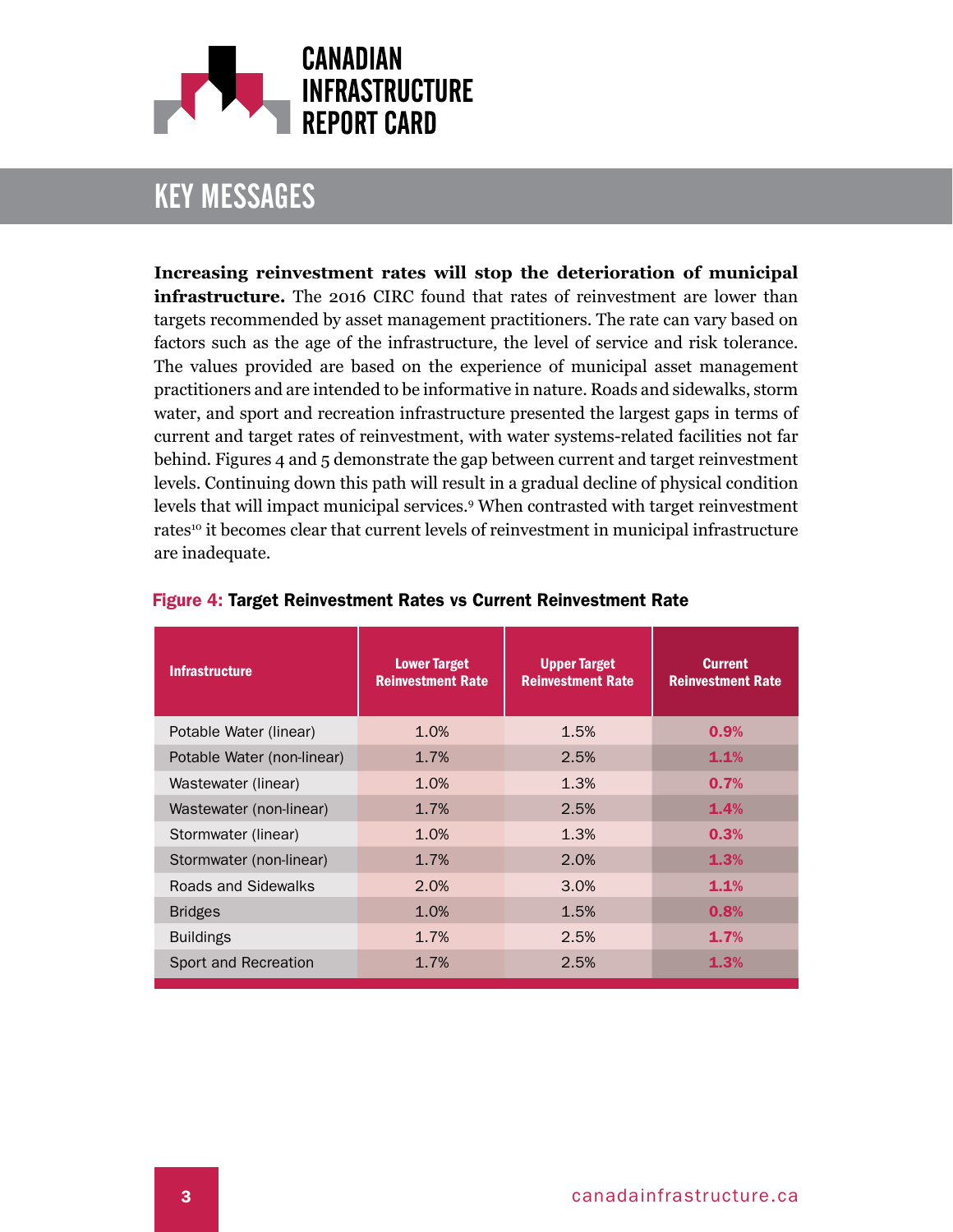

#### Figure 5: Summary of the physical condition of the infrastructure studied, by replacement value, extrapolated to the entire country

| <b>Infrastructure</b>                     | <b>Extrapolated</b><br><b>Replacement</b><br><b>Value of All Assets</b> | <b>Assets in</b><br><b>Very Poor and</b><br><b>Poor Condition</b> | <b>Assets in</b><br><b>Fair Physical</b><br><b>Condition</b> | <b>Anticipated</b><br><b>Condition Based</b><br>on Reported<br><b>Reinvestment Levels</b><br>(Improving, Stable,<br>Declining) |
|-------------------------------------------|-------------------------------------------------------------------------|-------------------------------------------------------------------|--------------------------------------------------------------|--------------------------------------------------------------------------------------------------------------------------------|
|                                           |                                                                         | <b>Replacement Value</b>                                          | <b>Replacement Value</b>                                     |                                                                                                                                |
| <b>Potable Water</b>                      | \$207 billion                                                           | \$25 billion (12%)                                                | \$35 billion (17%)                                           | Declining                                                                                                                      |
| Wastewater                                | \$234 billion                                                           | \$26 billion (11%)                                                | \$56 billion (24%)                                           | Declining                                                                                                                      |
| Stormwater                                | \$134 billion                                                           | \$10 billion (7%)                                                 | \$21 billion (16%)                                           | <b>Declining</b>                                                                                                               |
| Roads                                     | \$330 billion                                                           | \$48 billion (15%)                                                | \$75 billion (23%)                                           | Declining                                                                                                                      |
| <b>Bridges</b>                            | \$50 billion                                                            | $$2$ billion $(4%)$                                               | \$11 billion (22%)                                           | Declining                                                                                                                      |
| <b>Buildings</b>                          | \$70 billion                                                            | \$12 billion (17%)                                                | \$20 billion (28%)                                           | Declining                                                                                                                      |
| Sport and<br><b>Recreation Facilities</b> | \$51 billion                                                            | \$9 billion (18%)                                                 | \$14 billion (27%)                                           | Declining                                                                                                                      |
| Transit                                   | \$57 billion                                                            | \$9 billion (16%)                                                 | \$15 billion (27%)                                           | Unavailable                                                                                                                    |
| <b>Total</b>                              | \$1.1 trillion                                                          | \$141 billion (12%)                                               | \$247 billion (22%)                                          |                                                                                                                                |
| <b>Replacement Value</b><br>per Household | \$80,000                                                                | \$10,000                                                          | \$18,000                                                     |                                                                                                                                |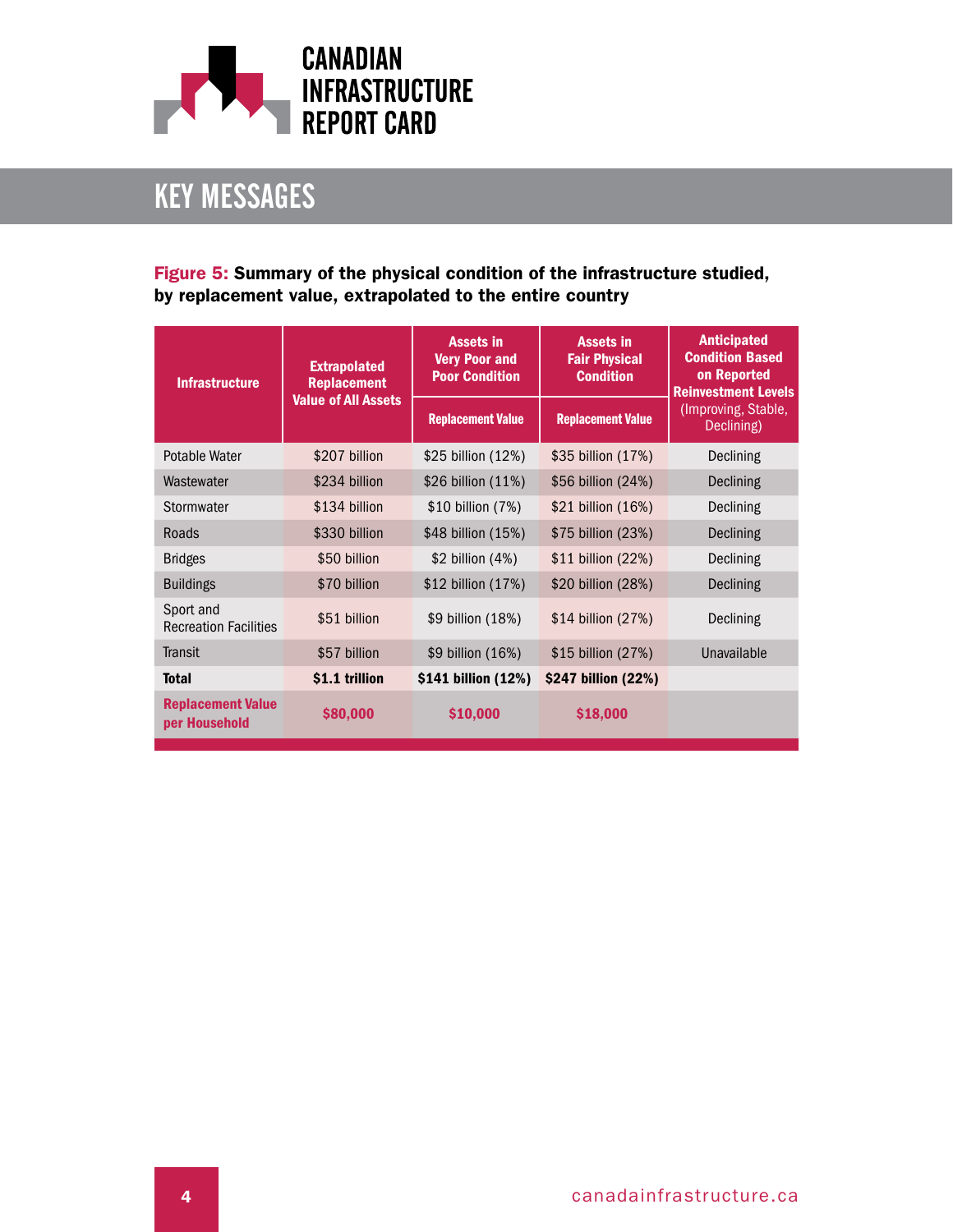

**Increasing reinvestment rates will save money in the long-term.** Without an increase in current reinvestment rates, the condition of Canada's core municipal infrastructure will gradually decline, costing more money and risking service disruption. For example, Figure  $6^{11}$  demonstrates that when roads, as is typical for many assets,<sup>12</sup> are allowed to deteriorate below a Fair condition rating, the rate of deterioration and reinvestment costs both increase substantially. Investing in preventive maintenance and regular repair will prolong the asset service life, avoiding premature and costly reconstruction and service disruption.



Figure 6: Example of asset deterioration curve (Roads)

**Building for today's communities and tomorrow's Canada requires long-term planning.** Survey results demonstrate that, if our current rates of reinvestment do not change, the condition of Canada's existing municipal infrastructure will decline. A long-term plan is needed to ensure Canadians can continue to rely upon essential public services without disruption. This would also allow municipalities to plan for projected population growth, keep up with technological innovation, and deal with the increasing impact of extreme weather events.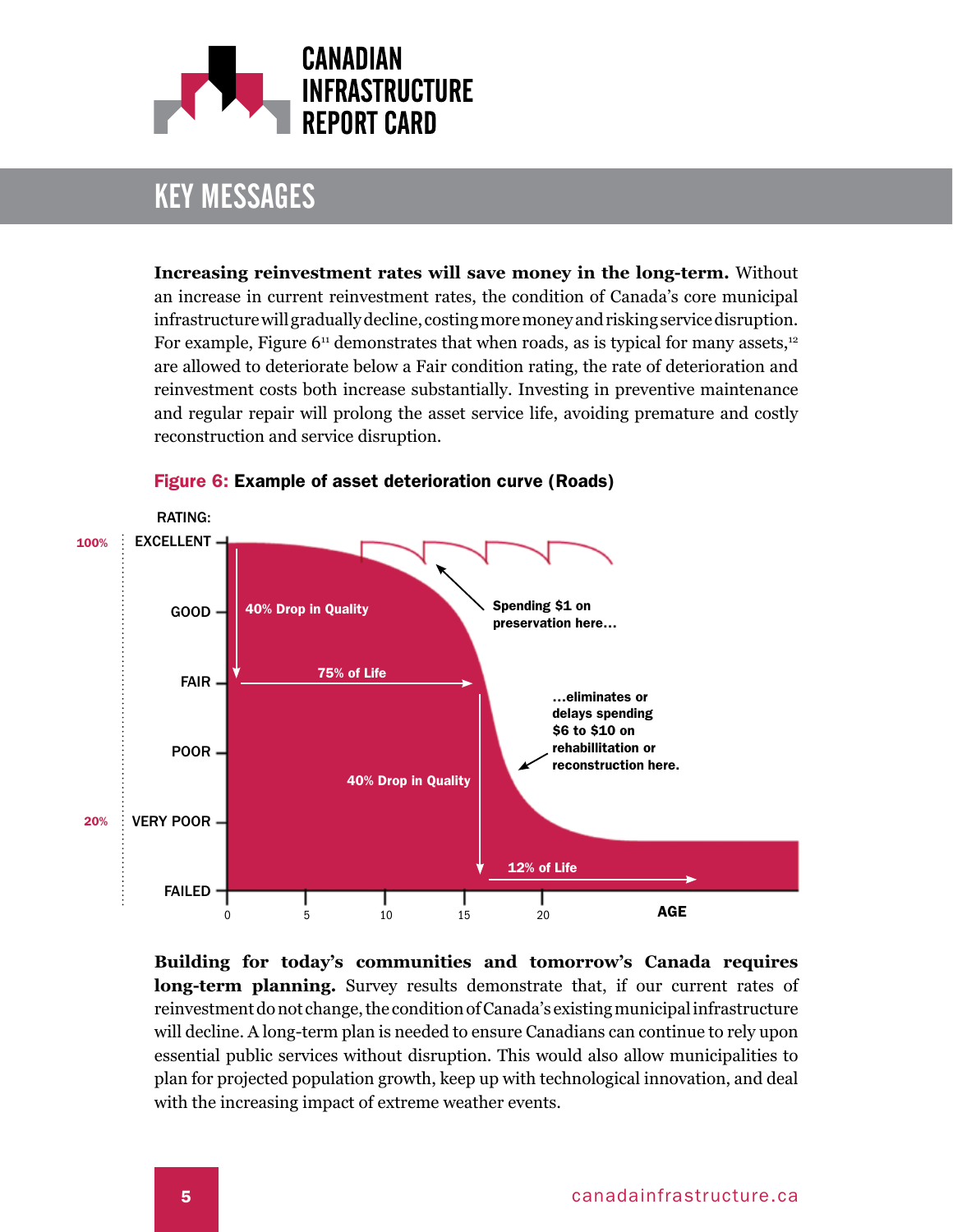

# asset management

The 2016 CIRC survey included a section on asset management for the first time. These questions shed light on the state of Canadian municipal asset management practices.13

Survey results point to varied asset management practices according to community size. For instance, 62% of large municipalities, 56% of medium-sized municipalities and 35% of small municipalities reported having a formal asset management plan in place. **All communities, particularly smaller municipalities, would benefit from increased asset management capacity.** 

Further, nearly 40% of responding municipalities reported publishing a state of infrastructure report (SOIR).14 Once again, results varied according to the size of the municipality. Only 10% of small municipalities reported publishing an SOIR, whereas levels reached 56% for medium-sized municipalities and 63% for large municipalities.

Many municipalities reported having undertaken risk assessments, applied new inspection technology to assess the condition of infrastructure, and carried out periodic inspections. Survey results also pointed to a high degree of variability in the condition of the infrastructure assessed, suggesting that having an objective understanding of the physical condition is an area that requires continued attention.

In addition to physical condition, survey questions focused on gaining a better understanding of the ways municipalities are managing their assets. For example, approximately 40% of responding municipalities reported that they use computerbased information and maintenance-management systems to manage their road and transit assets; almost 25% for potable water and wastewater; 20% for stormwater; 22% for sport and recreation facilities and 30% for municipal buildings. Should these figures improve over time, better and more consistent condition reporting can be expected.

Finally, approximately 19% of responding municipalities stated that they use formal mechanisms (i.e. municipal policies or documented practices) to factor climate change adaptation strategies into decision-making. Adaptation strategies were formally factored-in for the following assets: Stormwater (16%); Roads and Bridges (15%); Wastewater (16%); Buildings (14%); Potable Water (14%); Sport and Recreation Facilities (13%); Public Transit (6%). Whether a municipality formally factored in climate change varied somewhat according to size of municipality: 10% for small municipalities, and 27% for both large and medium municipalities.

More detailed information on these areas of asset management is included in the summary of results by category in Part 1, as well as in the detailed reports found in Part 2 of this report.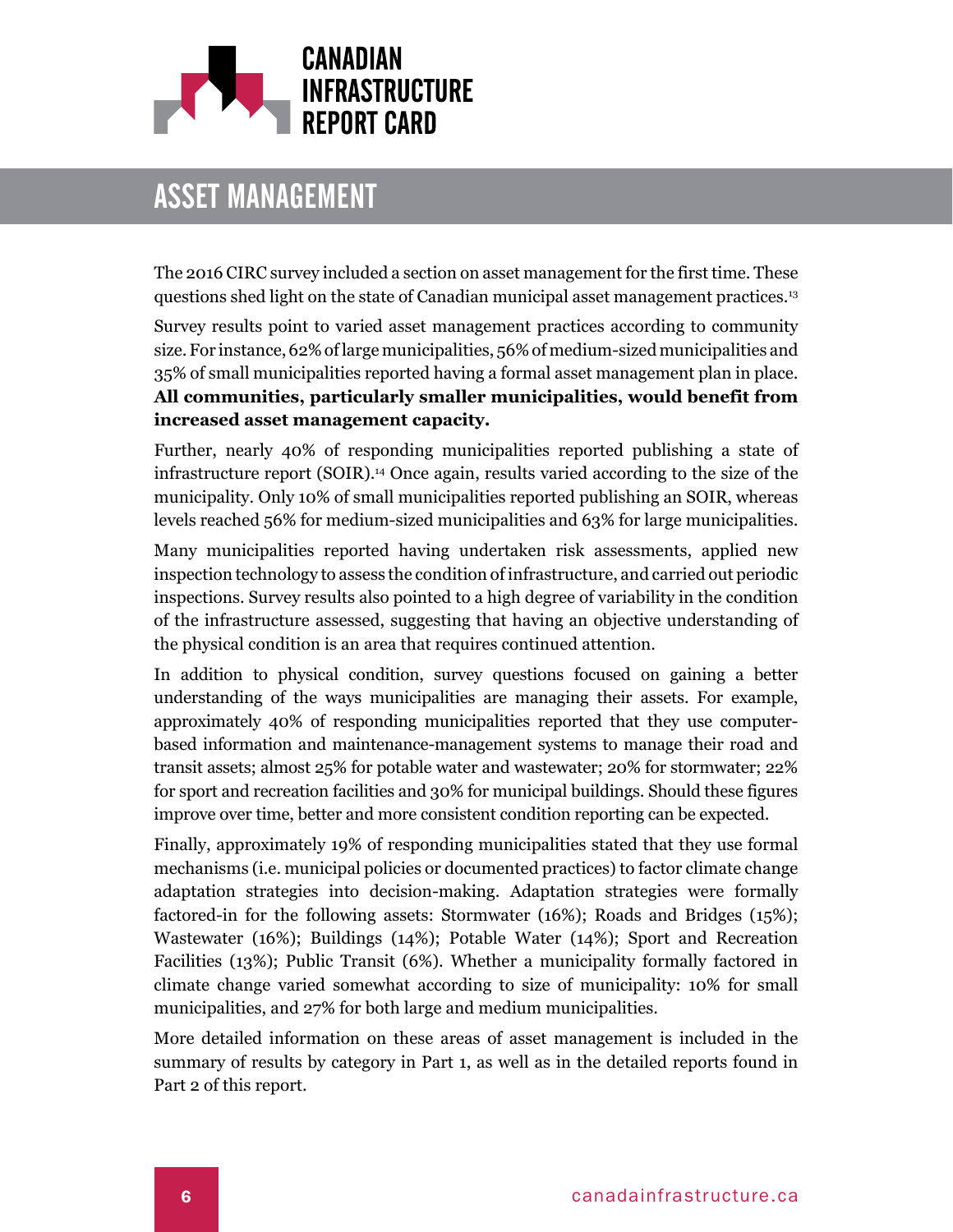

### **ENDNOTES**

- 1 FCM's membership was just under 2000 municipalities during the survey period which took place from November 2014 to January 2015.
- 2 Most of the transit data was collected through a survey distributed to 130 transit operators across the country. The information was supplemented with data that the Canadian Urban Transit Association gathers annually from its members. A total of 37 transit authorities responded to the transit survey, representing a serviced population of just over 17 million (or about 67% of Canada's population serviced by transit) and representing 88% of all transit trips taken in 2013. The list of municipalities/transit authorities that provided data related to transit is contained in Appendix F. Where data in this report is extrapolated for transit, the serviced population is used and the extrapolation factors in different sizes of transit authorities.
- 3 [The full Canadian population used to extrapolate the survey results is 35.7](http://www.statcan.gc.ca/pub/91-520-x/2010001/t147-eng.htm) [million. This figure is a Statistics Canada population projection using a medium](http://www.statcan.gc.ca/pub/91-520-x/2010001/t147-eng.htm) [growth scenario. \(See Statistics Canada, Population Projections for Canada,](http://www.statcan.gc.ca/pub/91-520-x/2010001/t147-eng.htm) [Provinces and Territories, Table 3.1, Components of population growth,](http://www.statcan.gc.ca/pub/91-520-x/2010001/t147-eng.htm) [medium-growth - historical trends \(1981 to 2008\) scenario \(M1\) — Canada,](http://www.statcan.gc.ca/pub/91-520-x/2010001/t147-eng.htm) [2009/2010 to 2060/2061](http://www.statcan.gc.ca/pub/91-520-x/2010001/t147-eng.htm)
- 4 Responses received from 37 transit authorities represented a total serviced population of 17.2 million people or 67% of the national total. This population represents 88% of all transit trips taken in 2013. Data from the 37 respondents was extrapolated to the 2013-2014 Canadian transit service population of 25.6 million.
- 5 [Based on 2011 Census data, large municipalities represent 53% of Canada's](http://www12.statcan.gc.ca/census-recensement/2011/dp-pd/hlt-fst/pd-pl/Table-Tableau.cfm?LANG=Eng&T=301&SR=51&S=3&O=D&RPP=25&PR=0&CMA=0) [population \(see Statistics Canada, Population and dwelling counts, for Canada](http://www12.statcan.gc.ca/census-recensement/2011/dp-pd/hlt-fst/pd-pl/Table-Tableau.cfm?LANG=Eng&T=301&SR=51&S=3&O=D&RPP=25&PR=0&CMA=0) [and census subdivisions \(municipalities\), 2011 and 2006 censuses. For the](http://www12.statcan.gc.ca/census-recensement/2011/dp-pd/hlt-fst/pd-pl/Table-Tableau.cfm?LANG=Eng&T=301&SR=51&S=3&O=D&RPP=25&PR=0&CMA=0) [purposes of this report, the remaining 47% is classified under small and medium](http://www12.statcan.gc.ca/census-recensement/2011/dp-pd/hlt-fst/pd-pl/Table-Tableau.cfm?LANG=Eng&T=301&SR=51&S=3&O=D&RPP=25&PR=0&CMA=0)[sized municipalities. Large municipalities therefore have a 2014 total population](http://www12.statcan.gc.ca/census-recensement/2011/dp-pd/hlt-fst/pd-pl/Table-Tableau.cfm?LANG=Eng&T=301&SR=51&S=3&O=D&RPP=25&PR=0&CMA=0) [of 18.9 million and small and medium-sized municipalities have a population](http://www12.statcan.gc.ca/census-recensement/2011/dp-pd/hlt-fst/pd-pl/Table-Tableau.cfm?LANG=Eng&T=301&SR=51&S=3&O=D&RPP=25&PR=0&CMA=0) [of 16.8 million. The 2014 population is estimated at 35.7 million \(see endnote](http://www12.statcan.gc.ca/census-recensement/2011/dp-pd/hlt-fst/pd-pl/Table-Tableau.cfm?LANG=Eng&T=301&SR=51&S=3&O=D&RPP=25&PR=0&CMA=0) [3\). The data collected from the survey represents 94% of the total population of](http://www12.statcan.gc.ca/census-recensement/2011/dp-pd/hlt-fst/pd-pl/Table-Tableau.cfm?LANG=Eng&T=301&SR=51&S=3&O=D&RPP=25&PR=0&CMA=0) [large municipalities in Canada but only represents 13% of the total population](http://www12.statcan.gc.ca/census-recensement/2011/dp-pd/hlt-fst/pd-pl/Table-Tableau.cfm?LANG=Eng&T=301&SR=51&S=3&O=D&RPP=25&PR=0&CMA=0) [of both small and medium-sized municipalities combined, resulting in datasets](http://www12.statcan.gc.ca/census-recensement/2011/dp-pd/hlt-fst/pd-pl/Table-Tableau.cfm?LANG=Eng&T=301&SR=51&S=3&O=D&RPP=25&PR=0&CMA=0) [that are more representative of large municipalities.](http://www12.statcan.gc.ca/census-recensement/2011/dp-pd/hlt-fst/pd-pl/Table-Tableau.cfm?LANG=Eng&T=301&SR=51&S=3&O=D&RPP=25&PR=0&CMA=0)
- 6 [The 30,000 population limit for small municipalities is quite high for rural and](http://www.statcan.gc.ca/eng/subjects/standard/sgc/notice/sgc-06) [remote communities. This report classifies municipalities as small, medium and](http://www.statcan.gc.ca/eng/subjects/standard/sgc/notice/sgc-06) [large, consistent with Statistics Canada groupings, with one exception. Statistics](http://www.statcan.gc.ca/eng/subjects/standard/sgc/notice/sgc-06) [Canada classifies small municipalities as having populations between 1,000](http://www.statcan.gc.ca/eng/subjects/standard/sgc/notice/sgc-06) [and 29,999, but this report includes all municipalities with a population under](http://www.statcan.gc.ca/eng/subjects/standard/sgc/notice/sgc-06) [30,000 as small.](http://www.statcan.gc.ca/eng/subjects/standard/sgc/notice/sgc-06)
- 7 The ratio in the chart is General Government Gross Fixed Capital Formation as a percentage of Gross Domestic Product (GDP), which is total government investment in plant, buildings, machinery, equipment, roads, facilities, pipes, and other physical assets. This investment includes new construction and the replacement of assets, but can exclude certain maintenance expenditures. Due to Statistics Canada's transition to a new international protocol for reporting the National Income and Expenditure Accounts, the dataset draws on three sources. Data for 1961-1980 were drawn from Statistics Canada Catalogue No. 13-213S. Data for 1981-2010 were drawn from the Statistics Canada CANSIM Table 384- 0002. Data for 2011 and forward were drawn from Statistics Canada CANSIM Table 380-0064. Data analysis by Casey Vander Ploeg.
- 8 For households in large municipalities (over 100,000 population), this cost is \$73,000 and increases to almost \$85,000 for households in small and medium-sized municipalities. This discrepancy is due to the fact that large urban centres have higher population density, which means that assets are extended over shorter distances and the costs are shared by more people.
- 9 The 2016 CIRC survey collected data on the current value, the estimated replacement value and projected annual renewal budget (for rehabilitation, reconstruction or replacement) for most asset categories. Average reinvestment rates were then derived from the data. The transit survey asked respondents to provide data on replacement value of assets and the annual renewal budget, which is how the report derives reinvestment rates. However, very few were able to provide both. For this reason, the report does not assess reinvestment rates for transit assets.
- 10 There are currently no formal industry-recognized target reinvestment rates. The rate varies across responding municipalities based on factors such as the average age of the infrastructure, the level of maintenance expenditures, risk tolerance and available infrastructure funding. Municipal asset management practitioners in Canada are working to develop tools that municipalities can use to better establish target reinvestment rates for each asset type (rehabilitation, reconstruction or replacement of infrastructure). The values provided in this report are based on the experience of municipal asset management practitioners providing advice to the CIRC PSC and are therefore intended to be informative in nature.
- 11 Larry Galehouse, James S. Moulthrop, and R. Gary Hicks, "Pavement Preservation Compendium II: Principles of Pavement Preservation - Definitions, Benefits, Issues, and Barriers," TR News, September-October 2003, pp. 4-15, Transportation Research Board (TRB), National Research Council, Washington, D.C.
- 12 Though only the deterioration curve for roads is included in this report, Appendix E provides a more detailed illustration of infrastructure system/network deterioration over its service life.
- 13 An important caveat when reading this section is that the survey sample was generated on a voluntary basis, likely resulting in a self-selection bias for communities with existing asset management practices.
- 14 A SOIR is a tool that documents the inventory and replacement value of the assets owned by the municipality, summarizes the physical condition of each asset type, and ideally documents the state of the services that are provided through the infrastructure systems. The most common infrastructure types included in reported SOIRs are roads and bridges, potable water, stormwater and wastewater.